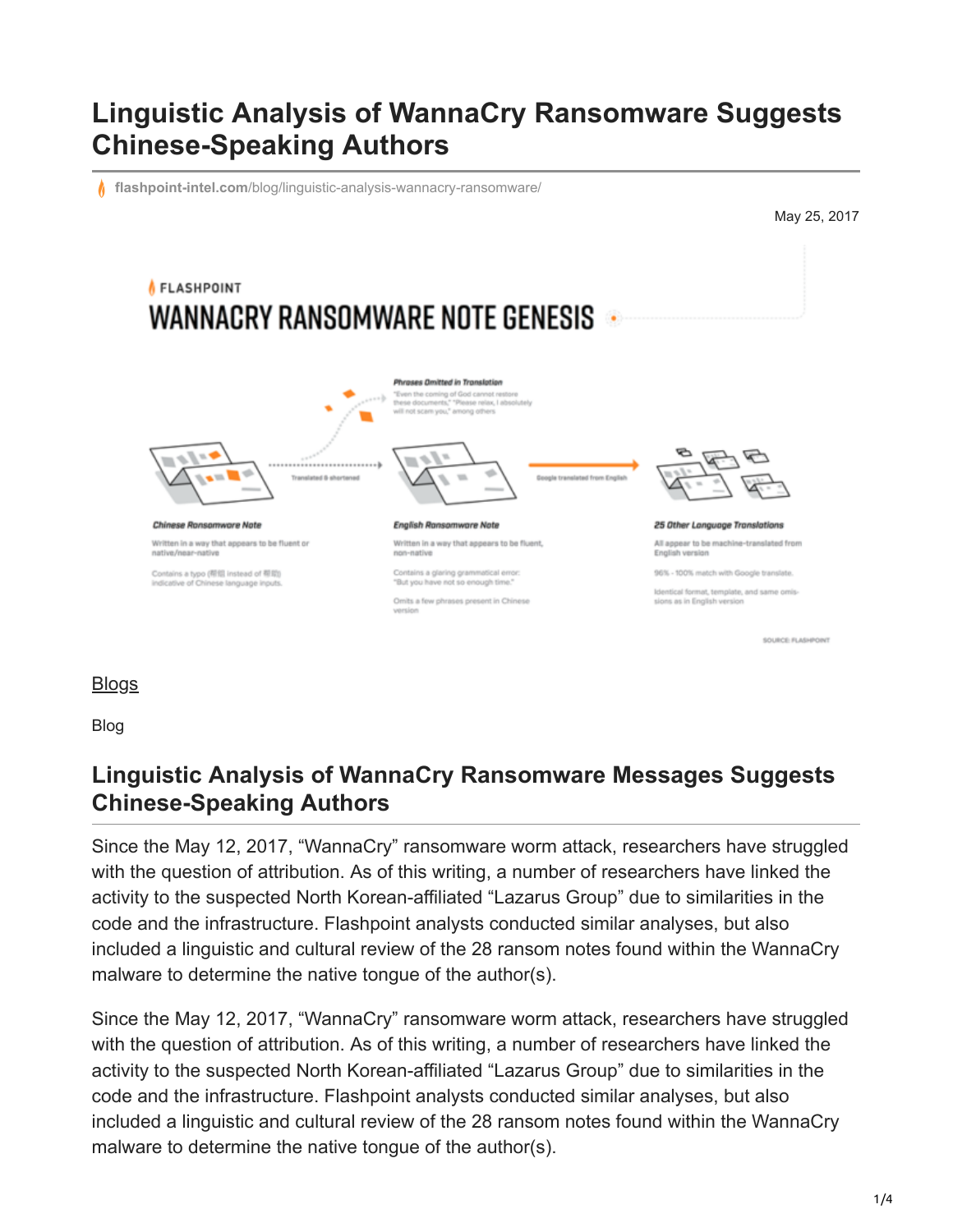### **Analysis**

Flashpoint analyzed each of the notes individually for content, accuracy, and style, and then compared results. Analysts also compared the ransom notes to previous ransom messages associated with other ransomware samples to determine if there was reuse. Unsurprisingly, there are many similarities, but an exact match was not found. The WannaCry samples analyzed by Flashpoint contained language configuration files with translated ransom messages for the following languages:

- 1. Bulgarian
- 2. Chinese (Simplified)
- 3. Chinese (Traditional)
- 4. Croatian
- 5. Czech
- 6. Danish
- 7. Dutch
- 8. English
- 9. Filipino
- 10. Finnish
- 11. French
- 12. German
- 13. Greek
- 14. Indonesian
- 15. Italian
- 16. Japanese
- 17. Korean
- 18. Latvian
- 19. Norwegian
- 20. Polish
- 21. Portuguese
- 22. Romanian
- 23. Russian
- 24. Slovak
- 25. Spanish
- 26. Swedish
- 27. Turkish
- 28. Vietnamese

Image 1: WannaCry ransom note in English.*Image 1: WannaCry ransom note in English.* Analysis revealed that nearly all of the ransom notes were translated using Google Translate and that only three, the English version and the Chinese versions (Simplified and Traditional), are likely to have been written by a human instead of machine translated.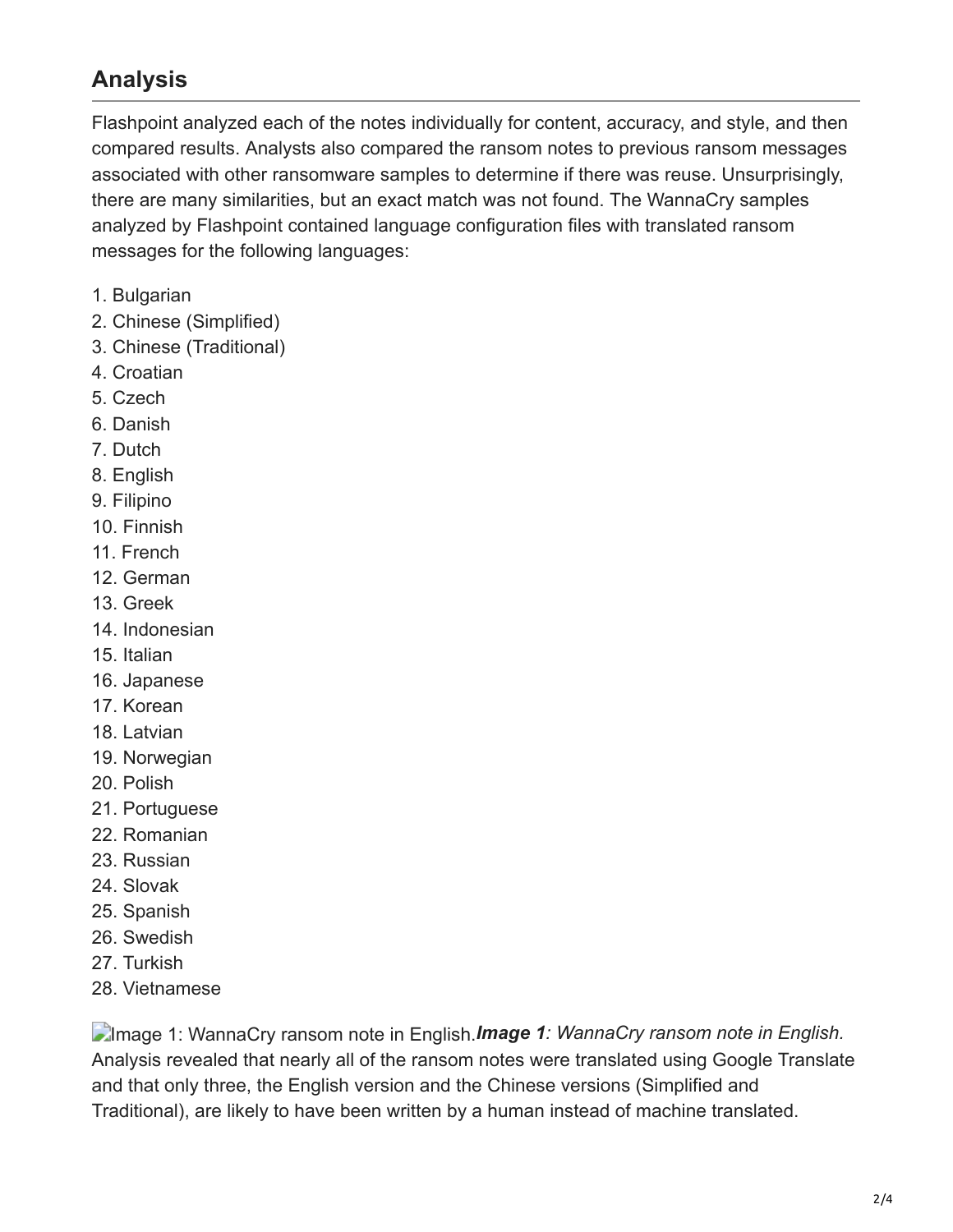Though the English note appears to be written by someone with a strong command of English, a glaring grammatical error in the note suggest the speaker is non-native or perhaps poorly educated.

Flashpoint found that the English note was used as the source text for machine translation into the other languages. Comparisons between the Google translated versions of the English ransomware note to the corresponding WannaCry ransom note yielded nearly identical results, producing a 96% or above match.

**Image 2: Percent identical by word count between Google translate and WannaCry note** versions.

*Image 2: Percent identical by word count between Google translate and WannaCry note versions*.

#### **Chinese Ransomware Notes**

The two Chinese ransom notes differ substantially from other notes in content, format, and tone. Google Translate fails in both Chinese-English and English-Chinese tests, producing inaccurate results that suggests the Chinese text was likely not have been similarly generated by the English text.

A number of unique characteristics in the note indicate it was written by a fluent Chinese speaker. A typo in the note, "帮组" (bang zu) instead of "帮助" (bang zhu) meaning "help," strongly indicates the note was written using a Chinese-language input system rather than being translated from a different version. More generally, the note makes use of proper grammar, punctuation, syntax, and character choice, indicating the writer was likely native or at least fluent. There is, however, at least one minor grammatical error which may be explained by autocomplete, or a copy-editing error.

The text uses certain terms that further narrow down a geographic location. One term, "礼拜" for "week," is more common in South China, Hong Kong, Taiwan, and Singapore; although it is occasionally used in other regions of the country. The other "杀毒软件" for "anti-virus" is more common in the Chinese mainland.

Perhaps most compelling, the Chinese note contains substantial content not present in any other version of the note, is lengthier, and differs slightly in format.

Image 3: The Simplified Chinese ransom note with key areas highlighted.*Image 3: The Simplified Chinese ransom note with key areas highlighted.*

### **Conclusions**